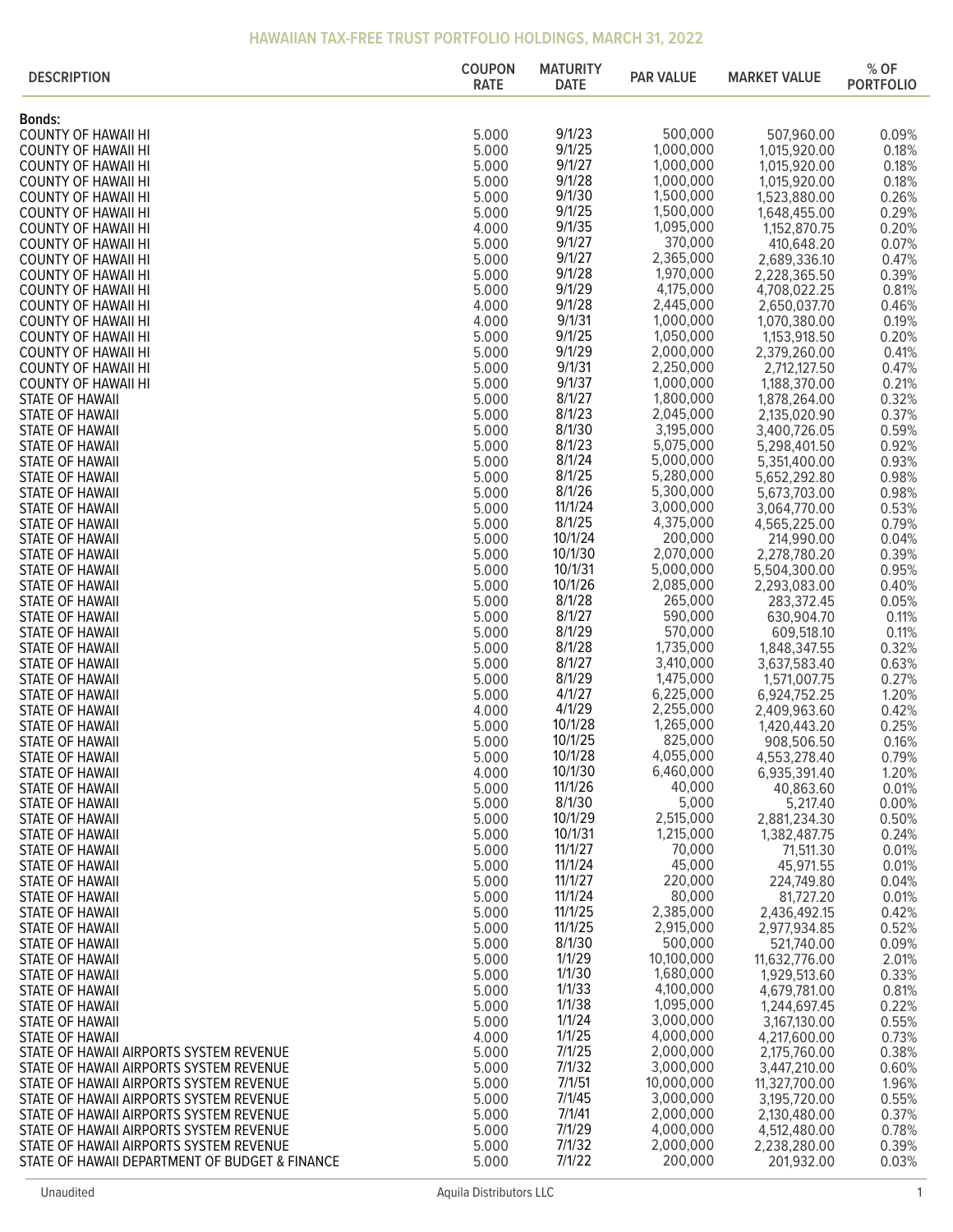| <b>DESCRIPTION</b>                                                                                     | <b>COUPON</b><br><b>RATE</b> | <b>MATURITY</b><br><b>DATE</b> | <b>PAR VALUE</b>       | <b>MARKET VALUE</b>          | % OF<br><b>PORTFOLIO</b> |
|--------------------------------------------------------------------------------------------------------|------------------------------|--------------------------------|------------------------|------------------------------|--------------------------|
| STATE OF HAWAII DEPARTMENT OF BUDGET & FINANCE                                                         | 5.000                        | 7/1/24                         | 1,000,000              | 1,039,040.00                 | 0.18%                    |
| STATE OF HAWAII DEPARTMENT OF BUDGET & FINANCE                                                         | 5.000                        | 7/1/25                         | 685,000                | 710,447.75                   | 0.12%                    |
| STATE OF HAWAII DEPARTMENT OF BUDGET & FINANCE                                                         | 5.000                        | 7/1/27                         | 1,355,000              | 1,403,983.25                 | 0.24%                    |
| STATE OF HAWAII DEPARTMENT OF BUDGET & FINANCE                                                         | 5.000                        | 7/1/28                         | 280,000                | 290,052.00                   | 0.05%                    |
| STATE OF HAWAII DEPARTMENT OF BUDGET & FINANCE                                                         | 6.000                        | 7/1/33                         | 3,895,000              | 4,089,204.70                 | 0.71%                    |
| STATE OF HAWAII DEPARTMENT OF BUDGET & FINANCE                                                         | 5.500                        | 7/1/43                         | 20,000                 | 20,789.60                    | 0.00%                    |
| STATE OF HAWAII DEPARTMENT OF BUDGET & FINANCE                                                         | 5.000                        | 7/1/30                         | 225,000                | 232,965.00                   | 0.04%<br>0.07%           |
| STATE OF HAWAII DEPARTMENT OF BUDGET & FINANCE<br>STATE OF HAWAII DEPARTMENT OF BUDGET & FINANCE       | 5.125<br>5.000               | 7/1/31<br>7/1/23               | 415,000<br>1,105,000   | 430,218.05<br>1,150,084.00   | 0.20%                    |
| STATE OF HAWAII DEPARTMENT OF BUDGET & FINANCE                                                         | 5.000                        | 7/1/24                         | 4,725,000              | 5,037,369.75                 | 0.87%                    |
| STATE OF HAWAII DEPARTMENT OF BUDGET & FINANCE                                                         | 5.000                        | 7/1/25                         | 3,120,000              | 3,406,478.40                 | 0.59%                    |
| STATE OF HAWAII DEPARTMENT OF BUDGET & FINANCE                                                         | 5.000                        | 7/1/26                         | 1,715,000              | 1,869,658.70                 | 0.32%                    |
| STATE OF HAWAII DEPARTMENT OF BUDGET & FINANCE                                                         | 5.000                        | 7/1/27                         | 2,400,000              | 2,607,768.00                 | 0.45%                    |
| STATE OF HAWAII DEPARTMENT OF BUDGET & FINANCE                                                         | 5.000                        | 7/1/28                         | 850,000                | 922,199.00                   | 0.16%                    |
| STATE OF HAWAII DEPARTMENT OF BUDGET & FINANCE                                                         | 5.000                        | 7/1/35                         | 15,520,000             | 16,722,179.20                | 2.89%                    |
| STATE OF HAWAII DEPARTMENT OF BUDGET & FINANCE                                                         | 3.250                        | 1/1/25                         | 500,000                | 506,785.00                   | 0.09%                    |
| STATE OF HAWAII DEPARTMENT OF BUDGET & FINANCE                                                         | 4.000                        | 3/1/37                         | 4,000,000              | 4,140,200.00                 | 0.72%                    |
| STATE OF HAWAII DEPARTMENT OF BUDGET & FINANCE                                                         | 3.100                        | 5/1/26                         | 10,360,000             | 10,468,158.40                | 1.81%                    |
| STATE OF HAWAII DEPARTMENT OF BUDGET & FINANCE                                                         | 3.200                        | 7/1/39                         | 6,300,000              | 6,245,820.00                 | 1.08%                    |
| STATE OF HAWAII DEPARTMENT OF BUDGET & FINANCE                                                         | 3.500                        | 10/1/49                        | 7,000,000              | 7,014,210.00                 | 1.21%                    |
| STATE OF HAWAII DEPARTMENT OF BUDGET & FINANCE                                                         | 4.000<br>4.000               | 1/1/28<br>1/1/29               | 340,000<br>360,000     | 357,931.60<br>380,602.80     | 0.06%<br>0.07%           |
| STATE OF HAWAII DEPARTMENT OF BUDGET & FINANCE<br>STATE OF HAWAII DEPARTMENT OF BUDGET & FINANCE       | 4.000                        | 1/1/32                         | 270,000                | 283,813.20                   | 0.05%                    |
| STATE OF HAWAII DEPARTMENT OF BUDGET & FINANCE                                                         | 4.000                        | 1/1/33                         | 540,000                | 567,426.60                   | 0.10%                    |
| STATE OF HAWAII DEPARTMENT OF BUDGET & FINANCE                                                         | 3.000                        | 1/1/34                         | 435,000                | 410,883.60                   | 0.07%                    |
| STATE OF HAWAII DEPARTMENT OF BUDGET & FINANCE                                                         | 3.000                        | 1/1/35                         | 300,000                | 281,751.00                   | 0.05%                    |
| STATE OF HAWAII DEPARTMENT OF BUDGET & FINANCE                                                         | 3.000                        | 1/1/36                         | 280,000                | 261,536.80                   | 0.05%                    |
| STATE OF HAWAII DEPARTMENT OF HAWAIIAN HOME LANDS                                                      | 5.000                        | 11/1/24                        | 330,000                | 354,367.20                   | 0.06%                    |
| STATE OF HAWAII DEPARTMENT OF HAWAIIAN HOME LANDS                                                      | 5.000                        | 11/1/25                        | 145,000                | 159,471.00                   | 0.03%                    |
| STATE OF HAWAII DEPARTMENT OF HAWAIIAN HOME LANDS                                                      | 5.000                        | 11/1/27                        | 1,115,000              | 1,277,979.55                 | 0.22%                    |
| STATE OF HAWAII AIRPORTS SYSTEM REVENUE                                                                | 5.250                        | 8/1/25                         | 3,435,000              | 3,578,926.50                 | 0.62%                    |
| STATE OF HAWAII AIRPORTS SYSTEM REVENUE                                                                | 5.000                        | 8/1/23                         | 360,000                | 373,194.00                   | 0.06%                    |
| STATE OF HAWAII DEPARTMENT OF HAWAIIAN HOME LANDS                                                      | 5.000                        | 4/1/22                         | 925,000                | 925,000.00                   | 0.16%                    |
| STATE OF HAWAII DEPARTMENT OF HAWAIIAN HOME LANDS<br>STATE OF HAWAII DEPARTMENT OF HAWAIIAN HOME LANDS | 5.000<br>5.000               | 4/1/23<br>4/1/24               | 600,000<br>500,000     | 619,518.00<br>529,110.00     | 0.11%<br>0.09%           |
| STATE OF HAWAII DEPARTMENT OF HAWAIIAN HOME LANDS                                                      | 5.000                        | 4/1/26                         | 945,000                | 1,049,309.10                 | 0.18%                    |
| STATE OF HAWAII DEPARTMENT OF HAWAIIAN HOME LANDS                                                      | 5.000                        | 4/1/29                         | 905,000                | 1,013,590.95                 | 0.18%                    |
| STATE OF HAWAII DEPARTMENT OF HAWAIIAN HOME LANDS                                                      | 5.000                        | 4/1/30                         | 840,000                | 936,608.40                   | 0.16%                    |
| STATE OF HAWAII DEPARTMENT OF BUDGET & FINANCE                                                         | 5.125                        | 11/15/32                       | 3,575,000              | 3,630,662.75                 | 0.63%                    |
| STATE OF HAWAII STATE HIGHWAY FUND                                                                     | 5.000                        | 1/1/25                         | 1,000,000              | 1,067,700.00                 | 0.18%                    |
| STATE OF HAWAII STATE HIGHWAY FUND                                                                     | 5.000                        | 1/1/27                         | 5,000,000              | 5,597,200.00                 | 0.97%                    |
| STATE OF HAWAII STATE HIGHWAY FUND                                                                     | 5.000                        | 1/1/30                         | 5,000,000              | 5,567,050.00                 | 0.96%                    |
| STATE OF HAWAII STATE HIGHWAY FUND                                                                     | 4.000                        | 1/1/31                         | 4,750,000              | 5,069,485.00                 | 0.88%                    |
| STATE OF HAWAII STATE HIGHWAY FUND                                                                     | 5.000                        | 1/1/27                         | 1,340,000              | 1,500,049.60                 | 0.26%                    |
| STATE OF HAWAII STATE HIGHWAY FUND<br>STATE OF HAWAII STATE HIGHWAY FUND                               | 5.000<br>5.000               | 1/1/26<br>1/1/31               | 1,000,000<br>2,200,000 | 1,108,990.00<br>2,579,654.00 | 0.19%<br>0.45%           |
| STATE OF HAWAII STATE HIGHWAY FUND                                                                     | 5.000                        | 1/1/32                         | 1,000,000              | 1,170,640.00                 | 0.20%                    |
| STATE OF HAWAII STATE HIGHWAY FUND                                                                     | 5.000                        | 1/1/33                         | 2,000,000              | 2,402,200.00                 | 0.42%                    |
| STATE OF HAWAII STATE HIGHWAY FUND                                                                     | 5.000                        | 1/1/35                         | 1,010,000              | 1,197,627.70                 | 0.21%                    |
| STATE OF HAWAII STATE HIGHWAY FUND                                                                     | 5.000                        | 1/1/39                         | 3,000,000              | 3,535,140.00                 | 0.61%                    |
| HAWAII HOUSING FINANCE & DEVELOPMENT CORP                                                              | 3.750                        | 1/1/31                         | 1,825,000              | 1,829,708.50                 | 0.32%                    |
| STATE OF HAWAII HARBOR SYSTEM REVENUE                                                                  | 4.000                        | 7/1/33                         | 1,000,000              | 1,084,440.00                 | 0.19%                    |
| STATE OF HAWAII HARBOR SYSTEM REVENUE                                                                  | 4.000                        | 7/1/35                         | 495,000                | 535,535.55                   | 0.09%                    |
| STATE OF HAWAII HARBOR SYSTEM REVENUE                                                                  | 4.000                        | 7/1/36                         | 10,000,000             | 10,808,700.00                | 1.87%                    |
| STATE OF HAWAII HARBOR SYSTEM REVENUE                                                                  | 4.000                        | 7/1/37                         | 9,000,000              | 9,719,640.00                 | 1.68%                    |
| STATE OF HAWAII HARBOR SYSTEM REVENUE                                                                  | 5.000<br>4.000               | 7/1/29                         | 300,000<br>200,000     | 353,712.00                   | 0.06%<br>0.04%           |
| STATE OF HAWAII HARBOR SYSTEM REVENUE<br>STATE OF HAWAII HARBOR SYSTEM REVENUE                         | 4.000                        | 7/1/34<br>7/1/37               | 560,000                | 220,476.00<br>615,552.00     | 0.11%                    |
| STATE OF HAWAII HARBOR SYSTEM REVENUE                                                                  | 4.000                        | 7/1/38                         | 875,000                | 956,917.50                   | 0.17%                    |
| CITY & COUNTY OF HONOLULU HI                                                                           | 5.000                        | 10/1/27                        | 2,095,000              | 2,303,326.80                 | 0.40%                    |
| CITY & COUNTY OF HONOLULU HI                                                                           | 5.000                        | 10/1/29                        | 575,000                | 629,941.25                   | 0.11%                    |
| CITY & COUNTY OF HONOLULU HI                                                                           | 5.000                        | 10/1/28                        | 4,510,000              | 4,952,070.20                 | 0.86%                    |
| CITY & COUNTY OF HONOLULU HI                                                                           | 5.000                        | 10/1/23                        | 2,860,000              | 2,997,508.80                 | 0.52%                    |
| CITY & COUNTY OF HONOLULU HI                                                                           | 5.000                        | 10/1/26                        | 2,745,000              | 3,020,899.95                 | 0.52%                    |
| CITY & COUNTY OF HONOLULU HI                                                                           | 5.000                        | 11/1/26                        | 2,000,000              | 2,043,180.00                 | 0.35%                    |
| CITY & COUNTY OF HONOLULU HI                                                                           | 5.000                        | 11/1/27                        | 5,000,000              | 5,107,950.00                 | 0.88%                    |
| CITY & COUNTY OF HONOLULU HI                                                                           | 5.000                        | 11/1/31                        | 5,000,000              | 5,107,950.00                 | 0.88%                    |
| CITY & COUNTY OF HONOLULU HI                                                                           | 5.000                        | 11/1/32                        | 5,000,000              | 5,107,950.00                 | 0.88%                    |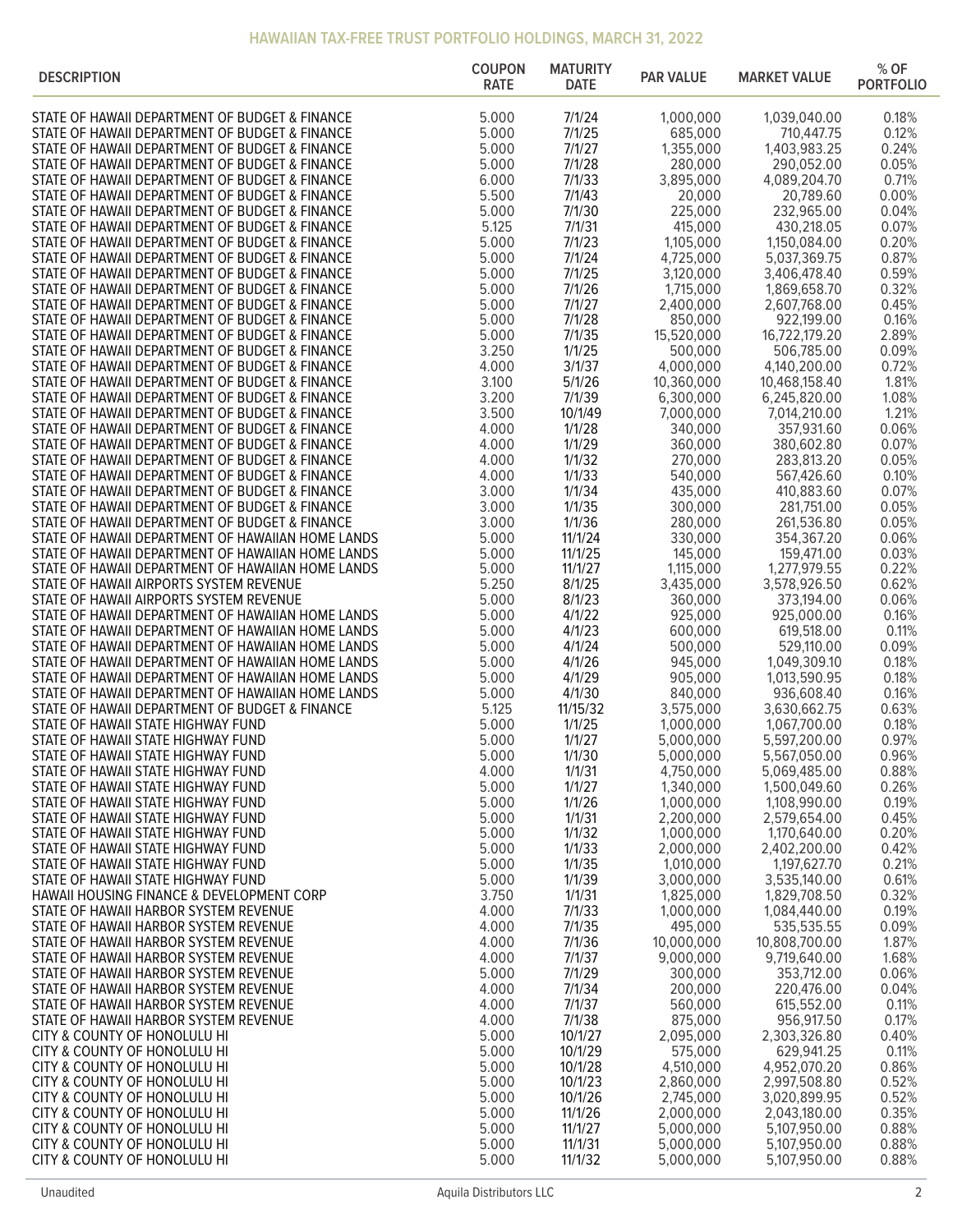| <b>DESCRIPTION</b>                                                                                         | <b>COUPON</b><br><b>RATE</b> | <b>MATURITY</b><br><b>DATE</b> | <b>PAR VALUE</b>       | <b>MARKET VALUE</b>          | $%$ OF<br><b>PORTFOLIO</b> |
|------------------------------------------------------------------------------------------------------------|------------------------------|--------------------------------|------------------------|------------------------------|----------------------------|
| CITY & COUNTY OF HONOLULU HI                                                                               | 4.000                        | 11/1/27                        | 5,000,000              | 5,074,750.00                 | 0.88%                      |
| CITY & COUNTY OF HONOLULU HI                                                                               | 4.500                        | 11/1/28                        | 5,000,000              | 5,088,450.00                 | 0.88%                      |
| CITY & COUNTY OF HONOLULU HI                                                                               | 4.500                        | 11/1/29                        | 4,000,000              | 4,070,520.00                 | 0.70%                      |
| CITY & COUNTY OF HONOLULU HI<br>CITY & COUNTY OF HONOLULU HI                                               | 5.000<br>5.000               | 10/1/23<br>10/1/25             | 1,000,000<br>3,000,000 | 1,048,080.00<br>3,303,660.00 | 0.18%<br>0.57%             |
| CITY & COUNTY OF HONOLULU HI                                                                               | 5.000                        | 10/1/26                        | 5,055,000              | 5,563,078.05                 | 0.96%                      |
| CITY & COUNTY OF HONOLULU HI                                                                               | 5.000                        | 10/1/29                        | 1,735,000              | 1,900,779.25                 | 0.33%                      |
| CITY & COUNTY OF HONOLULU HI                                                                               | 5.000                        | 10/1/35                        | 1,300,000              | 1,419,626.00                 | 0.25%                      |
| CITY & COUNTY OF HONOLULU HI                                                                               | 5.000                        | 10/1/36                        | 1,000,000              | 1,091,320.00                 | 0.19%                      |
| CITY & COUNTY OF HONOLULU HI<br>CITY & COUNTY OF HONOLULU HI                                               | 5.000<br>5.000               | 10/1/26<br>9/1/29              | 2,040,000<br>1,820,000 | 2,245,040.40<br>2,082,862.60 | 0.39%<br>0.36%             |
| CITY & COUNTY OF HONOLULU HI                                                                               | 5.000                        | 9/1/32                         | 1,130,000              | 1,309,116.30                 | 0.23%                      |
| CITY & COUNTY OF HONOLULU HI                                                                               | 5.000                        | 9/1/24                         | 5,000,000              | 5,365,550.00                 | 0.93%                      |
| CITY & COUNTY OF HONOLULU HI                                                                               | 5.000                        | 9/1/25                         | 1,500,000              | 1,648,455.00                 | 0.29%                      |
| CITY & COUNTY OF HONOLULU HI                                                                               | 5.000                        | 9/1/26                         | 1,060,000              | 1,190,030.20                 | 0.21%                      |
| CITY & COUNTY OF HONOLULU HI<br>CITY & COUNTY OF HONOLULU HI                                               | 4.000<br>3.000               | 9/1/24<br>9/1/25               | 1,095,000<br>1,175,000 | 1,149,388.65<br>1,214,209.75 | 0.20%<br>0.21%             |
| CITY & COUNTY OF HONOLULU HI                                                                               | 4.000                        | 8/1/26                         | 1,075,000              | 1,160,419.50                 | 0.20%                      |
| CITY & COUNTY OF HONOLULU HI                                                                               | 4.000                        | 8/1/29                         | 1,020,000              | 1,139,472.60                 | 0.20%                      |
| CITY & COUNTY OF HONOLULU HI                                                                               | 4.000                        | 8/1/36                         | 3,000,000              | 3,290,760.00                 | 0.57%                      |
| CITY & COUNTY OF HONOLULU HI<br>CITY & COUNTY OF HONOLULU HI                                               | 4.000<br>4.000               | 8/1/43<br>9/1/36               | 1,565,000<br>500,000   | 1,700,043.85<br>550,020.00   | 0.29%<br>0.10%             |
| CITY & COUNTY OF HONOLULU HI                                                                               | 4.000                        | 9/1/39                         | 640,000                | 696,716.80                   | 0.12%                      |
| CITY & COUNTY OF HONOLULU HI                                                                               | 4.000                        | 9/1/40                         | 500,000                | 543,520.00                   | 0.09%                      |
| CITY & COUNTY OF HONOLULU HI                                                                               | 5.000                        | 7/1/33                         | 175,000                | 208,213.25                   | 0.04%                      |
| CITY & COUNTY OF HONOLULU HI                                                                               | 5.000                        | 7/1/35                         | 1,250,000              | 1,483,825.00                 | 0.26%                      |
| CITY & COUNTY OF HONOLULU HI<br>CITY & COUNTY OF HONOLULU HI                                               | 4.000<br>3.000               | 7/1/36<br>7/1/37               | 2,000,000<br>1,000,000 | 2,208,040.00<br>993,710.00   | 0.38%<br>0.17%             |
| CITY & COUNTY OF HONOLULU HI                                                                               | 4.000                        | 7/1/39                         | 1,000,000              | 1,091,940.00                 | 0.19%                      |
| CITY & COUNTY OF HONOLULU HI                                                                               | 4.000                        | 7/1/34                         | 1,405,000              | 1,570,424.70                 | 0.27%                      |
| HONOLULU CITY & COUNTY BOARD OF WATER SUPPLY                                                               | 4.500                        | 7/1/29                         | 4,795,000              | 4,835,901.35                 | 0.84%                      |
| HONOLULU CITY & COUNTY BOARD OF WATER SUPPLY                                                               | 4.500<br>5.000               | 7/1/30<br>7/1/31               | 4,955,000<br>5,020,000 | 4,997,266.15                 | 0.86%<br>0.88%             |
| HONOLULU CITY & COUNTY BOARD OF WATER SUPPLY<br>HONOLULU CITY & COUNTY BOARD OF WATER SUPPLY               | 5.000                        | 7/1/32                         | 3,040,000              | 5,068,844.60<br>3,069,579.20 | 0.53%                      |
| HONOLULU CITY & COUNTY BOARD OF WATER SUPPLY                                                               | 5.000                        | 7/1/33                         | 3,495,000              | 3,529,006.35                 | 0.61%                      |
| HONOLULU CITY & COUNTY BOARD OF WATER SUPPLY                                                               | 5.000                        | 7/1/23                         | 1,000,000              | 1,041,180.00                 | 0.18%                      |
| HONOLULU CITY & COUNTY BOARD OF WATER SUPPLY                                                               | 5.000                        | 7/1/26                         | 1,795,000              | 1,917,742.10                 | 0.33%                      |
| HONOLULU CITY & COUNTY BOARD OF WATER SUPPLY<br>HONOLULU CITY & COUNTY BOARD OF WATER SUPPLY               | 5.000<br>5.000               | 7/1/27<br>7/1/29               | 875,000<br>360,000     | 934,832.50<br>384,616.80     | 0.16%<br>0.07%             |
| HONOLULU CITY & COUNTY BOARD OF WATER SUPPLY                                                               | 5.000                        | 7/1/24                         | 1,030,000              | 1,099,257.20                 | 0.19%                      |
| HONOLULU CITY & COUNTY BOARD OF WATER SUPPLY                                                               | 5.000                        | 7/1/28                         | 1,750,000              | 1,869,665.00                 | 0.32%                      |
| HONOLULU CITY & COUNTY BOARD OF WATER SUPPLY                                                               | 5.000                        | 7/1/27                         | 500,000                | 571,795.00                   | 0.10%                      |
| HONOLULU CITY & COUNTY BOARD OF WATER SUPPLY<br>HONOLULU CITY & COUNTY BOARD OF WATER SUPPLY               | 5.000                        | 7/1/33                         | 1,565,000              | 1,868,469.15                 | 0.32%                      |
| HONOLULU CITY & COUNTY BOARD OF WATER SUPPLY                                                               | 4.000<br>4.000               | 7/1/36<br>7/1/37               | 2,105,000<br>1,890,000 | 2,323,962.10<br>2,077,488.00 | 0.40%<br>0.36%             |
| HONOLULU CITY & COUNTY BOARD OF WATER SUPPLY                                                               | 4.000                        | 7/1/39                         | 2,060,000              | 2,257,368.60                 | 0.39%                      |
| HONOLULU CITY & COUNTY BOARD OF WATER SUPPLY                                                               | 5.000                        | 7/1/32                         | 500,000                | 608,605.00                   | 0.11%                      |
| HONOLULU CITY & COUNTY BOARD OF WATER SUPPLY                                                               | 5.000                        | 7/1/33                         | 525,000                | 637,854.00                   | 0.11%                      |
| HONOLULU CITY & COUNTY BOARD OF WATER SUPPLY<br>HONOLULU CITY & COUNTY BOARD OF WATER SUPPLY               | 4.000<br>4.000               | 7/1/39<br>7/1/46               | 35,000<br>2,565,000    | 38,712.10<br>2,798,158.50    | 0.01%<br>0.48%             |
| HONOLULU CITY & COUNTY BOARD OF WATER SUPPLY                                                               | 4.000                        | 7/1/47                         | 10,000,000             | 10,839,200.00                | 1.88%                      |
| CITY & COUNTY HONOLULU HI WASTEWATER SYSTEM REVENUE                                                        | 5.000                        | 7/1/25                         | 4,000,000              | 4,371,240.00                 | 0.76%                      |
| CITY & COUNTY HONOLULU HI WASTEWATER SYSTEM REVENUE                                                        | 5.000                        | 7/1/34                         | 2,085,000              | 2,312,536.05                 | 0.40%                      |
| CITY & COUNTY HONOLULU HI WASTEWATER SYSTEM REVENUE                                                        | 5.000                        | 7/1/35                         | 635,000                | 703,751.45                   | 0.12%                      |
| CITY & COUNTY HONOLULU HI WASTEWATER SYSTEM REVENUE<br>CITY & COUNTY HONOLULU HI WASTEWATER SYSTEM REVENUE | 5.000<br>4.000               | 7/1/36<br>7/1/30               | 6,000,000<br>3,000,000 | 6,870,000.00<br>3,347,910.00 | 1.19%<br>0.58%             |
| CITY & COUNTY HONOLULU HI WASTEWATER SYSTEM REVENUE                                                        | 5.000                        | 7/1/30                         | 1,000,000              | 1,009,730.00                 | 0.17%                      |
| CITY & COUNTY HONOLULU HI WASTEWATER SYSTEM REVENUE                                                        | 5.000                        | 7/1/31                         | 1,000,000              | 1,009,730.00                 | 0.17%                      |
| CITY & COUNTY HONOLULU HI WASTEWATER SYSTEM REVENUE                                                        | 5.000                        | 7/1/32                         | 1,500,000              | 1,514,595.00                 | 0.26%                      |
| CITY & COUNTY HONOLULU HI WASTEWATER SYSTEM REVENUE<br>CITY & COUNTY HONOLULU HI WASTEWATER SYSTEM REVENUE | 5.000<br>4.000               | 7/1/42<br>7/1/28               | 2,500,000<br>2,000,000 | 2,524,325.00<br>2,014,420.00 | 0.44%<br>0.35%             |
| CITY & COUNTY HONOLULU HI WASTEWATER SYSTEM REVENUE                                                        | 4.000                        | 7/1/30                         | 3,000,000              | 3,021,630.00                 | 0.52%                      |
| CITY & COUNTY HONOLULU HI WASTEWATER SYSTEM REVENUE                                                        | 4.000                        | 7/1/34                         | 1,000,000              | 1,098,010.00                 | 0.19%                      |
| CITY & COUNTY HONOLULU HI WASTEWATER SYSTEM REVENUE                                                        | 4.000                        | 7/1/38                         | 2,700,000              | 2,936,142.00                 | 0.51%                      |
| CITY & COUNTY HONOLULU HI WASTEWATER SYSTEM REVENUE                                                        | 3.000                        | 7/1/26                         | 1,375,000              | 1,426,933.75                 | 0.25%                      |
| CITY & COUNTY HONOLULU HI WASTEWATER SYSTEM REVENUE<br>CITY & COUNTY HONOLULU HI WASTEWATER SYSTEM REVENUE | 3.000<br>5.000               | 7/1/27<br>7/1/40               | 1,050,000<br>200,000   | 1,092,798.00<br>219,156.00   | 0.19%<br>0.04%             |
| CITY & COUNTY HONOLULU HI WASTEWATER SYSTEM REVENUE                                                        | 5.000                        | 7/1/24                         | 2,000,000              | 2,134,480.00                 | 0.37%                      |